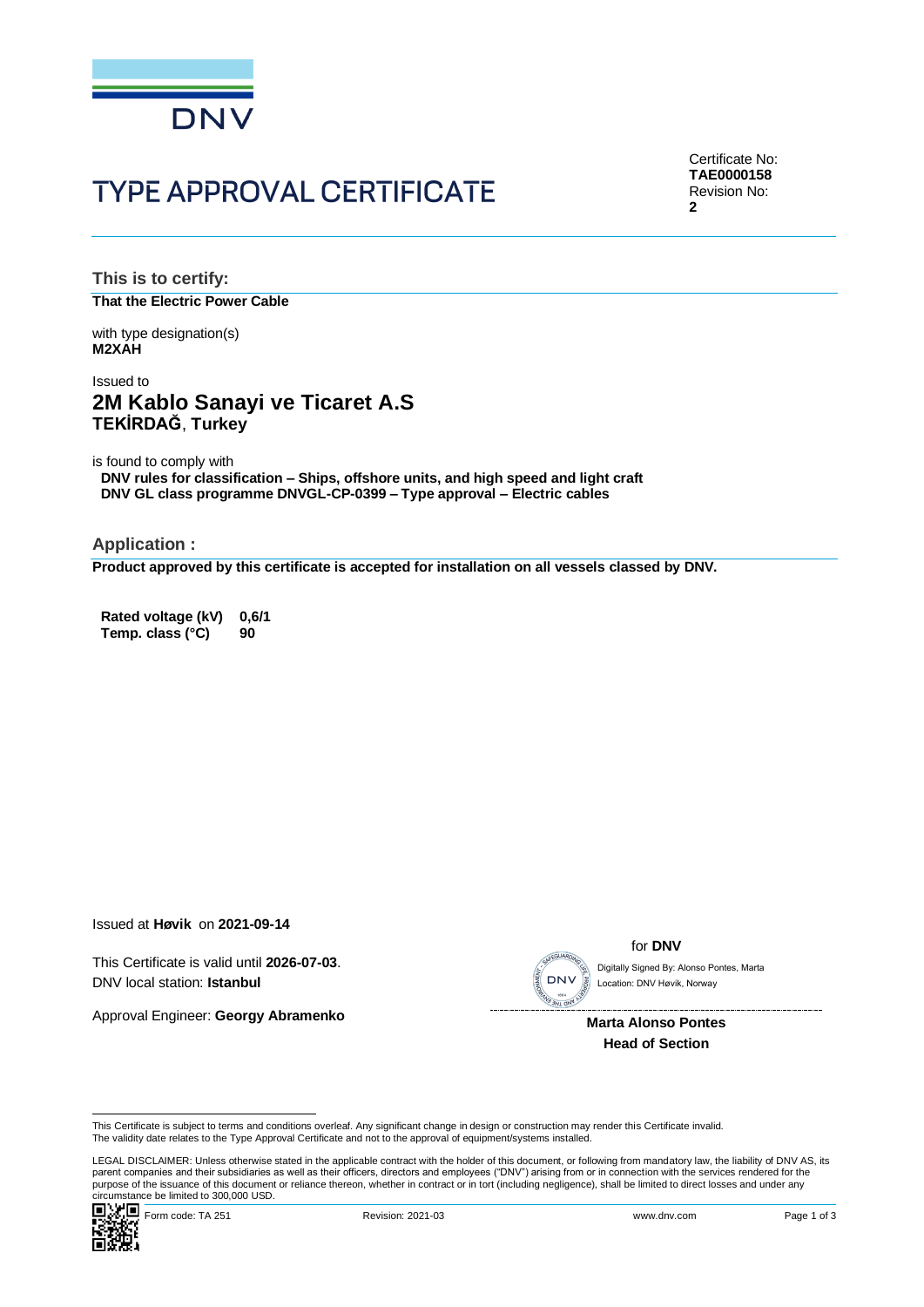

### **Product description** M2XAH 0,6/1 kV

| Construction:               |                                                                 |
|-----------------------------|-----------------------------------------------------------------|
| Conductors:                 | Plain annealed stranded copper class 2 or tinned copper class 5 |
| Core insulation:            | XI PF                                                           |
| Inner sheath/<br>separator: | Halogen free filler or polyester tape                           |
| Overall shielding:          | AL-PES Tape (with tinned copper drain wire)                     |
| Outer sheath:               | SHF <sub>1</sub>                                                |

| No of Elements:              | Cross sectional area $\lceil mm^2 \rceil$                   |  |  |
|------------------------------|-------------------------------------------------------------|--|--|
|                              | 1,0 1,5 2,5 4 6 10 16 25 35 50 70 95 120 150 185 240<br>300 |  |  |
| 2, 3, 4                      | 1,0 1,5 2,5 4 6 10 16 25 35 50 70 95 120 150 185 240        |  |  |
| 5, 7, 12, 16, 19, 24, 27, 37 | $1.0$ $1.5$ $2.5$                                           |  |  |

### **Application/Limitation**

The requirements of SOLAS Amendments Chapter II-1, Part D, Reg. 45, 5.2 (provision to be taken to limit Fire Propagation along Bunches of Cables or Wires) are fulfilled without any additional measures.

# **Type Approval documentation**<br>Data sheet: 2M Kablo datasheet re

2M Kablo datasheet ref. no. 0251-1-15, date 01.06.2015 Test reports: 2M Kablo test reports, ref. techdocs 24-32, received 03.06.2016, techdoc 19, received 04.09.2019 Statement of design description change dated 24.05.2021

### **Tests carried out**

| <b>Standard</b> | <b>Issued</b> | <b>General description</b>                           | Limitation                  |
|-----------------|---------------|------------------------------------------------------|-----------------------------|
| IEC 60092-350   | 2014-08       | General construction and test methods of power,      |                             |
|                 |               | control and instrumentation cables for shipboard     |                             |
|                 |               | and offshore applications                            |                             |
| IEC 60092-360   | 2014-04       | Electrical installations in ships - Part 360:        |                             |
|                 |               | Insulating and sheathing materials for shipboard     |                             |
|                 |               | and offshore units, power, control, instrumentation  |                             |
|                 |               | and telecommunication cables.                        |                             |
| IEC 60092-353   | 2016-09       | Electrical installations in ships - Part 353: Power  |                             |
|                 |               | cables for rated voltages 1 kV and 3 kV              |                             |
| IEC 60332-3-22  | 2018-07       | Tests on electric and optical fibre cables under     | <b>Bunch test</b>           |
|                 |               | fire conditions - Part 3-22: Test for vertical flame | Category A                  |
|                 |               | spread of vertically-mounted bunched wires or        |                             |
|                 |               | cables - Category A                                  |                             |
| IEC 60332-1-2   | 2006-07       | Tests on electric cables under fire conditions.      |                             |
|                 |               | Test for vertical flame propagation for a single     |                             |
|                 |               | insulated wire or cable.                             |                             |
| IEC 60754-1     | 2011-11       | Test on gases evolved during combustion of           | Low Halogen:                |
|                 |               | materials from cables - Determination of the         | <0,5% Halogen               |
|                 |               | amount of halogen acid gas                           |                             |
| IEC 60754-2     | 2011-11       | Test on gases evolved during combustion of           | Halogen free:               |
|                 |               | materials from cables - Determination of the         | pH > 4,3                    |
|                 |               | degree of acidity of gases evolved during the        | Conductivity $<$ 10 $\mu$ S |
|                 |               | combustion of materials taken from electric cables   |                             |
|                 |               | by measuring pH and conductivity                     |                             |
| IEC 61034-1/2   | 2013-07/09    | Measurement of smoke density of cables               | Low smoke                   |
|                 |               | burning under defined conditions -                   |                             |